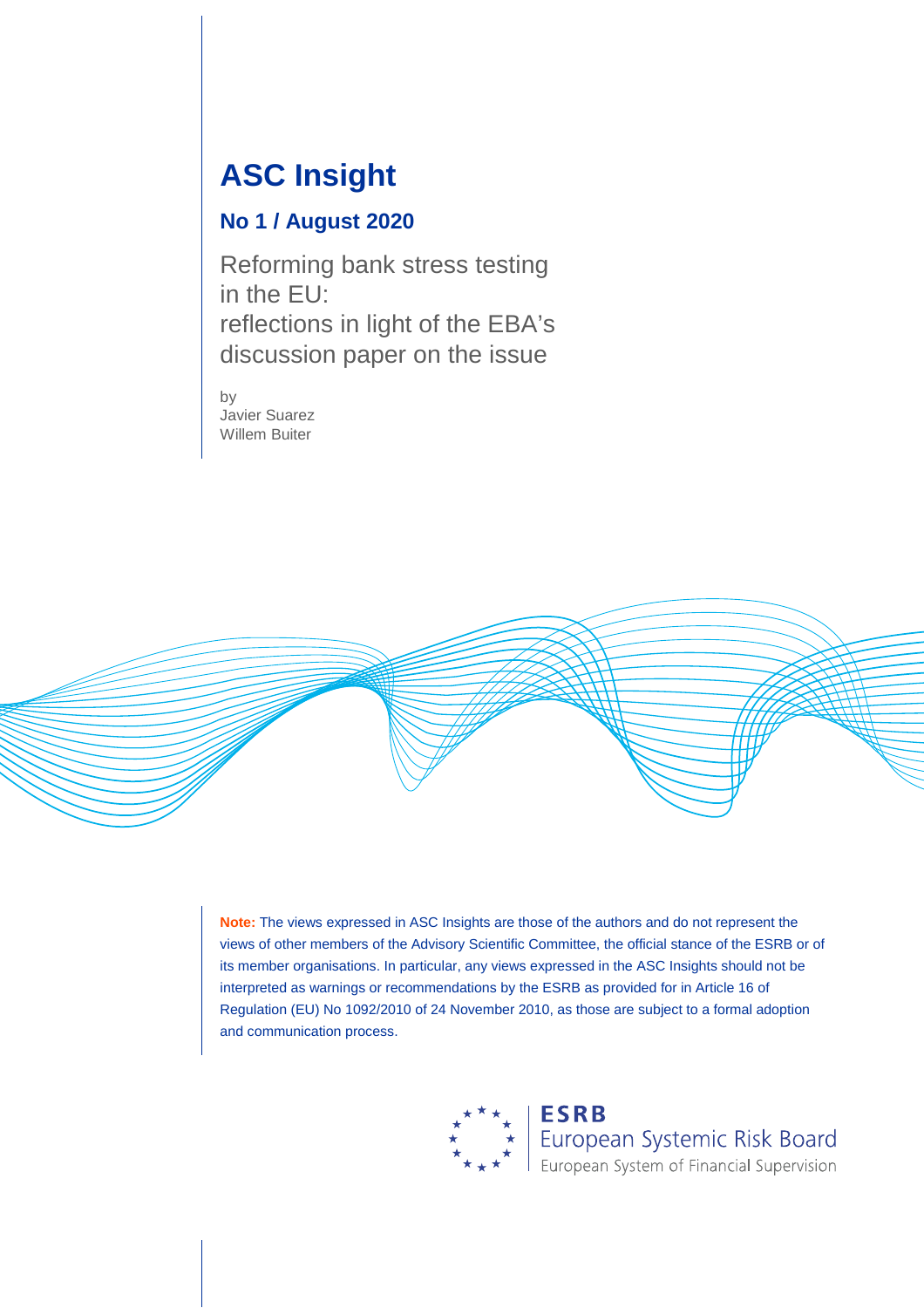# **Contents**

| <b>Abstract</b>                                |                                                                       | $\mathbf{2}$    |
|------------------------------------------------|-----------------------------------------------------------------------|-----------------|
| 1                                              | <b>Introduction</b>                                                   | 3               |
| $\mathbf{2}$                                   | The role of the ESRB in current EU-wide banking sector stress testing | 5               |
| 3                                              | The EBA's discussion paper                                            | 6               |
| 4                                              | From a mixed goal to a microprudential goal                           | 7               |
| 5                                              | From a single leg to two legs                                         | 10              |
| 6                                              | <b>To conclude</b>                                                    | 12 <sub>2</sub> |
| Afterword: An alternative to two parallel legs |                                                                       | 13              |
| <b>References</b>                              |                                                                       | 15 <sub>1</sub> |
| <b>Imprint and acknowledgements</b>            |                                                                       |                 |

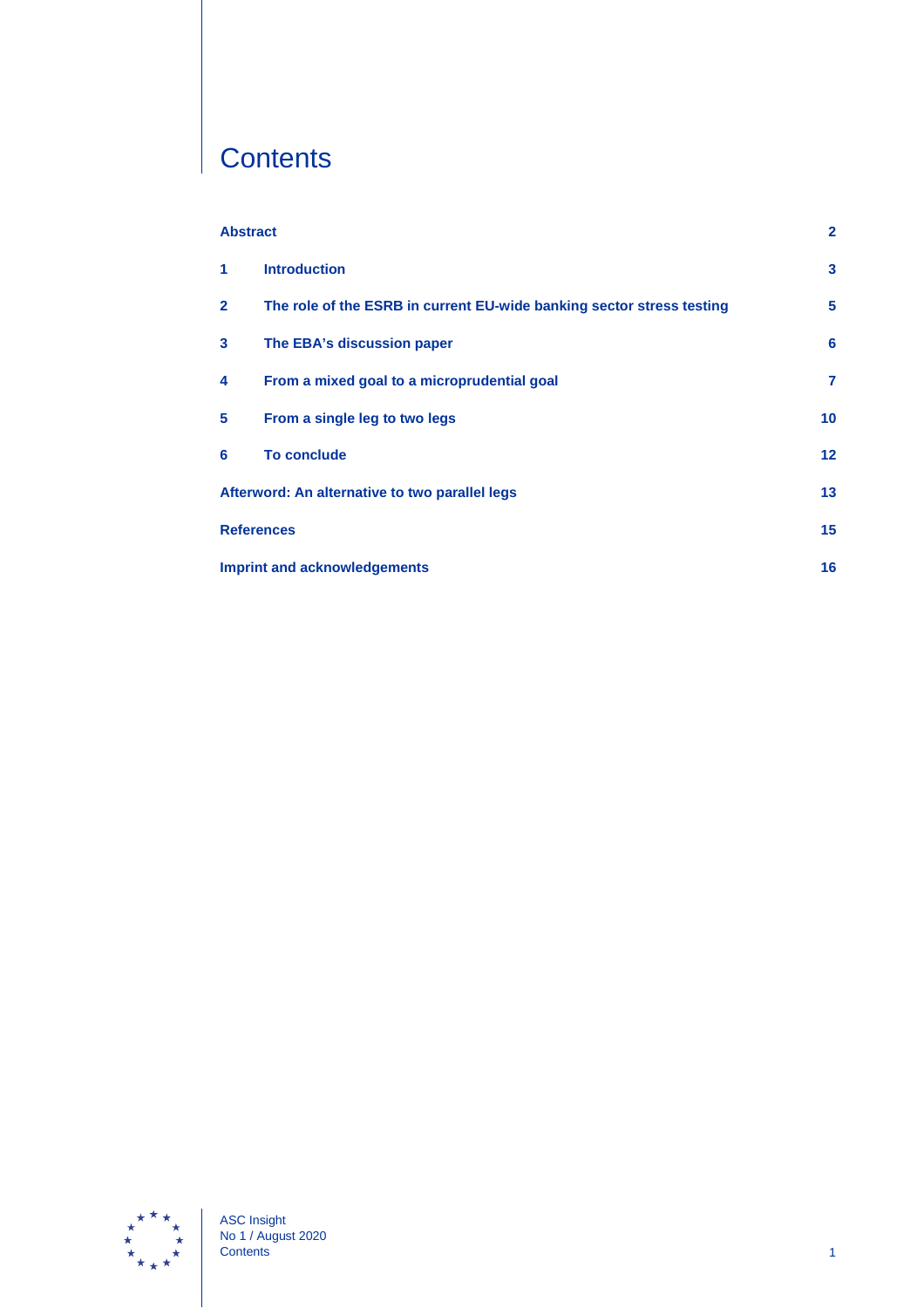#### <span id="page-2-0"></span>Abstract

Supervisory sector-wide stress testing of banks is one of the major innovations adopted by prudential authorities in recent years. The evolution of stress tests from a risk management tool for individual financial institutions to a key element of current systemic financial sector surveillance is evident from their fundamental role in the global financial crisis and the European sovereign debt crisis. Stress tests informed authorities about banks' capital needs and helped them to reassure investors and the public of the capacity of the banking sector to continue functioning throughout the crises. More recently, microprudential supervisors have converted the capital deficits detected in the regular stress test in a key piece of information for the calibration of the non-binding capital requirements known as Pillar 2 guidance (P2G). In January 2020 the European Banking Authority (EBA) published a discussion paper containing proposals for reforms to its EU-wide stress test framework and opened a consultation period ending 30 June 2020. This ASC Insights publication is a response to the invitation for comments issued by the EBA in the discussion paper.

In addition to several methodological innovations, including the consideration of multiple adverse scenarios or the relaxation of the static balance sheet assumption, the main proposals in the discussion paper refer to (i) restating the purpose of the EBA stress test as a primarily microprudential exercise, and (ii) replacing the current design in which banks and (microprudential) supervisors share ownership of the results (as the two parties iterate before arriving at the supervisory-validated results) with a two-leg design. In the supervisory leg, supervisors would have greater discretion to introduce bank-specific adjustments and would publish a more limited range of results than under the current design, with the main objective being the estimation of the capital deficits necessary for calibrating their P2G requirements. In the bank leg, individual banks would have greater flexibility in the use of their own methods and data to produce results that would cover a similar range of granular information as under the current framework, but they would be subject to less intense quality assurance by their supervisors.

This ASC Insight expresses serious concerns about these two main proposals. First, the EU-wide stress tests are a big endeavour for banks and supervisors. Redefining their objective as primarily microprudential would unnecessarily narrow down their scope, condition their future development, and potentially induce some duplication of information gathering costs in order to satisfy macroprudential authorities' needs that might no longer be met properly. Second, the two proposed legs could give rise to more abundant but less reliable and comparable – that is, less useful – information. This could occur if the supervisory leg turned out to be more opaque and were to disseminate less granular results than the current framework, while the greater flexibility and reduced quality assurance in the bank leg would decrease the comparability of the results across banks and increase the margin for misrepresentation. Alternatives to the two-leg design that are more compatible with the dual microprudential and macroprudential use of the information gathered via the stress tests are discussed in the Afterword.



<span id="page-2-1"></span>ASC Insight No 1 / August 2020 Abstract 2012 **Abstract** 2012 **2023**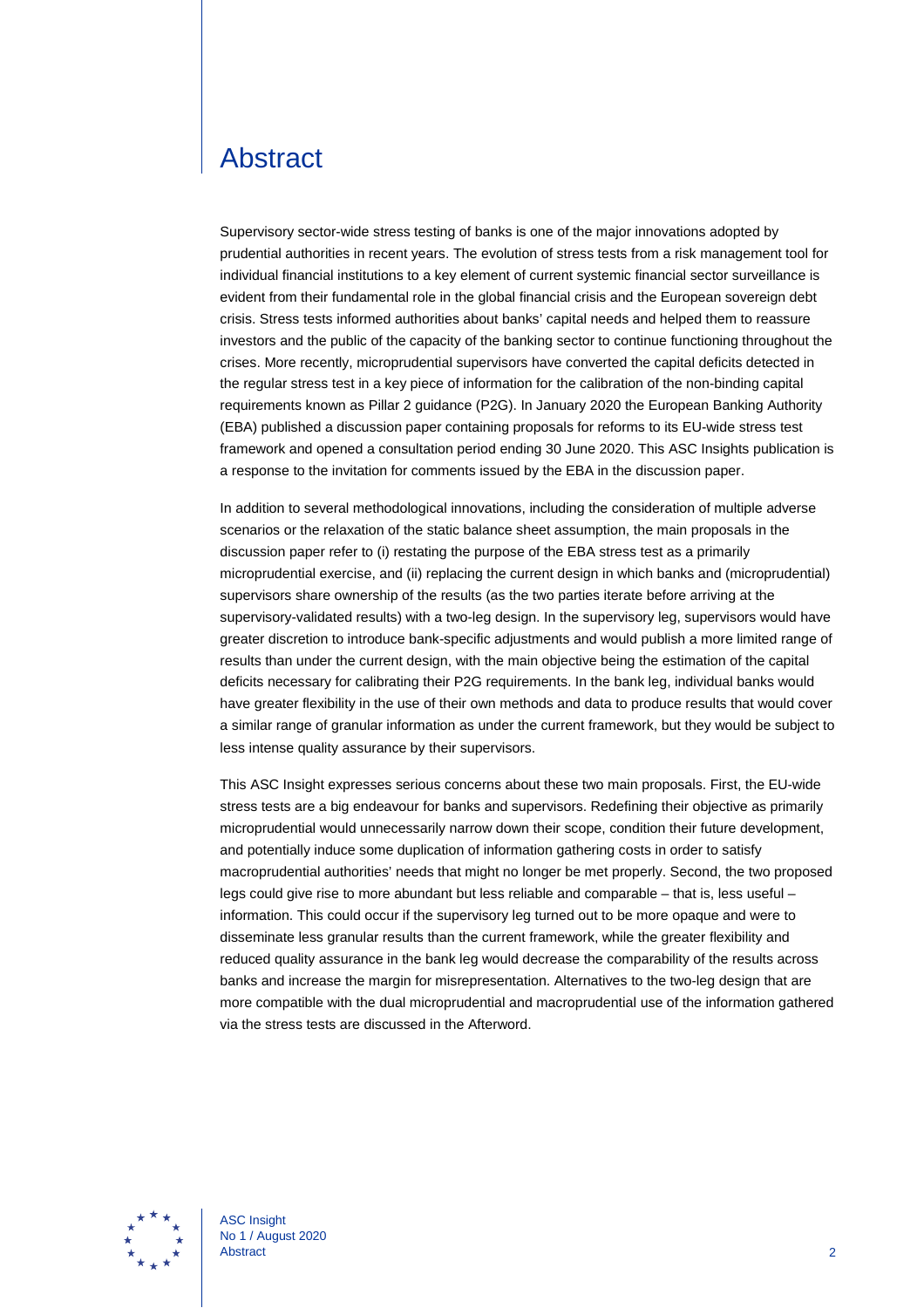#### 1 Introduction

Supervisory sector-wide stress tests are one of the major innovations adopted by prudential authorities in recent years. These tests are run on a population of supervised entities with the purpose of assessing their resilience to one or more common adverse scenarios. Supervisory sector-wide stress tests were first used by the International Monetary Fund and the World Bank at the end of the 1990s as part of their Financial Sector Assessment Program (see Baudino et al., 2018). They gained global visibility during the global financial crisis when US authorities used them to ascertain the capital shortages of large US banks and reassure the public of the authorities' intention and capacity to ensure that these banks would remain afloat – potentially after a required recapitalisation – even under the worst circumstances. Before that, stress tests were an internal risk management tool used by individual bank entities, or business units within them, to determine their capacity to withstand specific scenarios that could pose a threat to their individual profitability, solvency or survival.

Today, sector-wide stress tests are a tool regularly used by bank supervisors in many jurisdictions to evaluate the joint solvency of their supervised banks under a set of common, hypothetical adverse circumstances. They also provide key information for macroprudential authorities to assess whether the banking sector as a whole would be able to continue functioning, i.e. providing credit and liquidity to the economy, during bad times. Building on the experience in the banking sector, supervisors of insurance companies and pension funds, the asset management sector, and central clearing platforms, among others, now also use sector-wide stress tests as a resilience assessment tool.

The way in which microprudential and macroprudential supervisors exploit or react to the results of stress tests transforms these exercises into more than just a cross-sectional description of resilience to common adverse scenarios. Microprudential supervisors commonly use the results as an explicit or implicit basis for entity-specific regulatory requirements. For example, in the European Union (EU), bank stress tests are a key input to the determination of the non-binding capital requirements known as Pillar 2 guidance (P2G) within the Basel III framework.<sup>[1](#page-0-0)</sup> By the same logic, if stress tests were to include a systematic assessment of liquidity risk, which they do not do currently, they could also serve as a basis for supervisory guidance regarding liquidity buffers and the stability of entities' funding.

Under a macroprudential perspective, the focus shifts from the resilience of each individual bank or entity to that of the banking sector or the financial system as a whole, or the parts of potential systemic importance. Therefore, from a macroprudential perspective, stress test results are undoubtedly more useful when properly aggregated and after additional elaborations covering issues such as individual risk-mitigating reactions, cross-entity effects allowing for interactions between stressed banks, market effects, and the induced second-round effects. Used in this way, stress tests can help determine how damaged the aggregate supply of bank credit could be under



<sup>1</sup> P2G is a non-binding add-on to the minimum regulatory requirements. Should a bank be unable to follow the P2G, it will be expected to establish a plan (potentially involving capital raising measures and measures related to the distribution of earnings and bonuses) that will enable the bank to follow the guidance within a given horizon.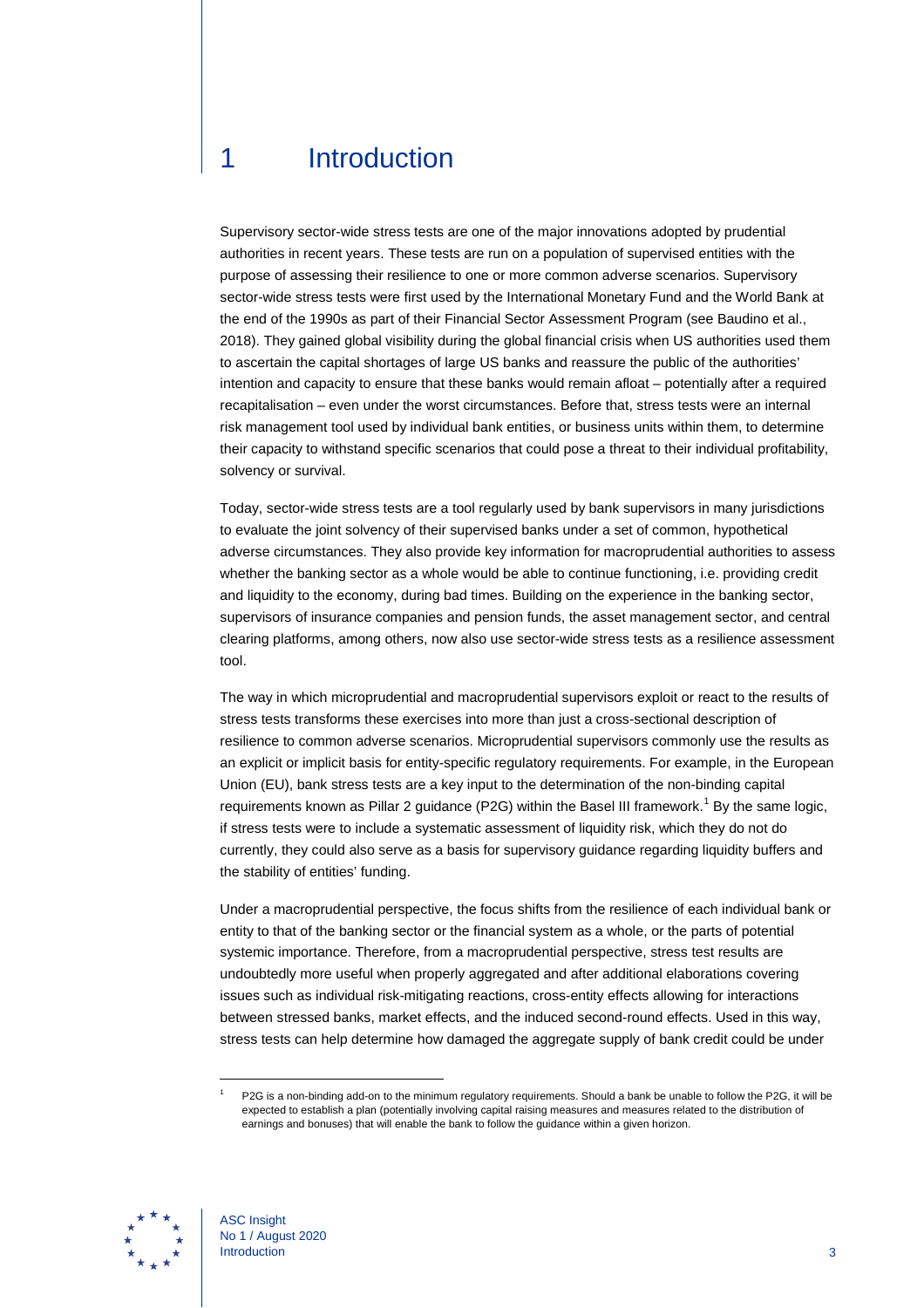an adverse shock, for example, and what remedies would be most effective in reducing the damage.

Compared with other elements of the supervisory system, such as checking entities' compliance with static capital or liquidity requirements, stress tests are a supervisory tool that is less rigidly bound by rules, more forward-looking, and easier to adapt to cover newly perceived risks (such as Brexit, climate change or the recent coronavirus (COVID-19) pandemic). These features partly explain the popularity of stress tests among supervisors. Interestingly, the supervisory use of stress tests (including as an input for a form of dynamic capital requirements for banks), however frequent and central it has become, is not subject to common standards at a global level (they are not part of Basel III, for example). This makes it more difficult to ensure a level playing field and makes the management of banking groups that operate in multiple jurisdictions more complex.<sup>[2](#page-4-0)</sup>

The use of stress tests by financial supervisors is constantly evolving. Existing sector-wide stress tests normally rely on methodological simplifications, such as a static balance sheet assumption, for example. Improvements in data availability, in the reliability of the modelling necessary to project the implications of shocks on financial entities and in the capabilities of supervisors to build or supervise more complex models could make it possible to gradually move away from such simplifications. As a long-term goal, macroprudential authorities hope to be able to test the whole financial system at once and obtain a full account of the reactions of individual entities in different sectors to shocks, the inter-entity effects of such reactions, the impact on market prices and the macroeconomy, and the resulting feedback effects from the macroeconomy on the stressed entities.<sup>[3](#page-4-1)</sup>

However, this goal will not be reached soon, or at least it is far from being reachable using a widelyaccepted off-the-shelf methodology. Exploratory attempts to have system-wide stress tests are very welcome, but these stress tests would have to rely on many shortcuts and heroic assumptions. Therefore, one can foresee a long period in which increasingly coordinated but still partialequilibrium sectoral stress tests (that explore common scenarios over common horizons, for example) will coexist alongside, and perhaps form the basis for, exploratory attempts to model the interactions and feedback effects needed to achieve proper system-wide tests.

<span id="page-4-1"></span>

<span id="page-4-0"></span>In fact, the largely ad hoc nature of supervisory stress tests (that is, the fact that supervisors can essentially modify their methodology and scenario design in each round) is in itself a source of risk for the supervised entities, whose capacity to pass successive rounds of stress tests may largely depend on the details of their design. However, this is not necessarily a bad thing: supervised entities are supposed to be managed in a way that enables them to withstand a much wider range of adverse scenarios than the one or two scenarios chosen for a particular round of stress tests. Therefore, maintaining some uncertainty as to which scenario or scenarios the authorities will focus on in a given round prevents a form of regulatory arbitrage whereby banks would be resilient to the specific scenario(s) included in the stress test but not to many other potential scenarios.

See European Systemic Risk Board (2016) for a defence of system-wide stress tests in the context of an assessment of the financial stability implications of the low interest rate environment.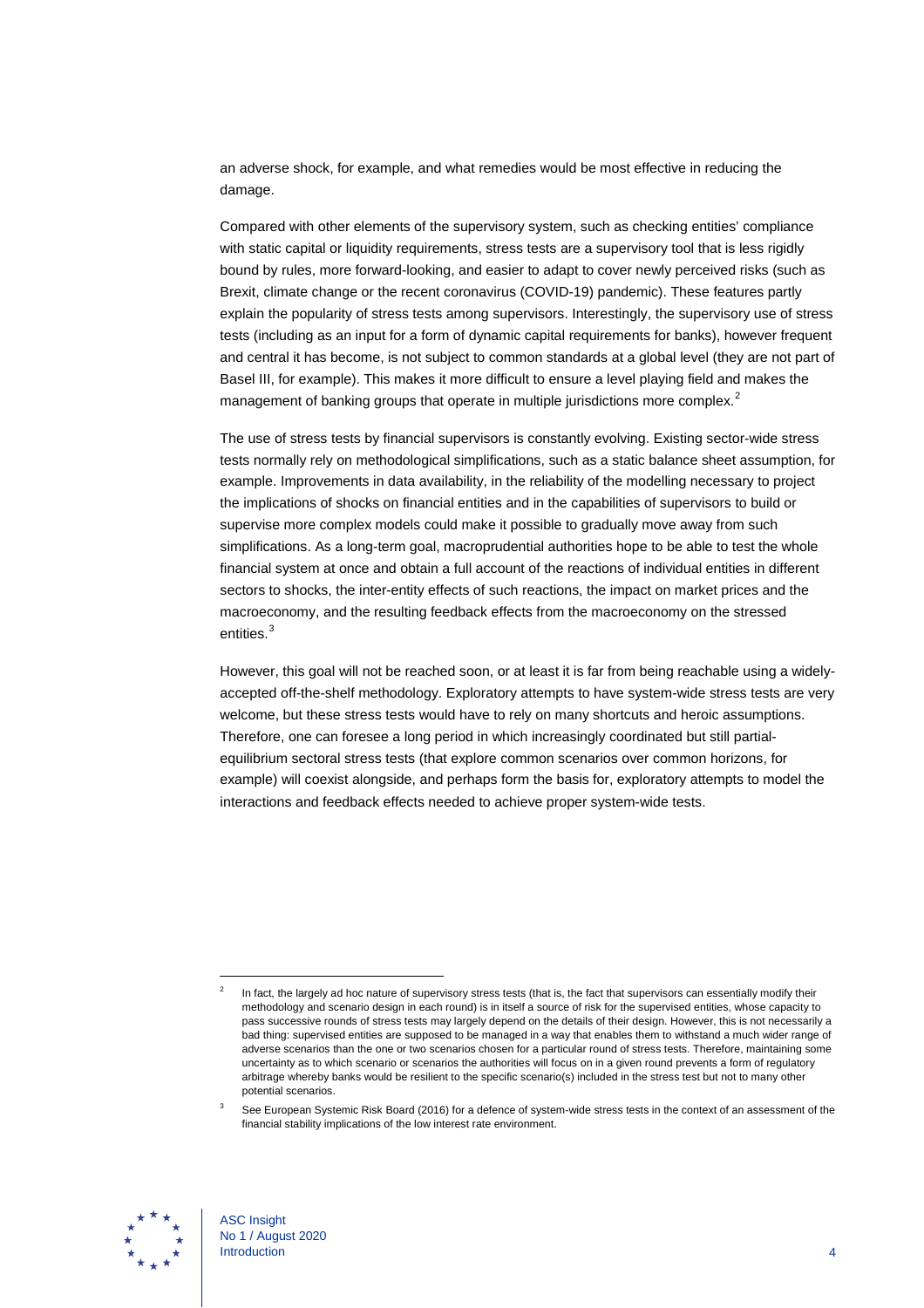### <span id="page-5-0"></span>2 The role of the ESRB in current EU-wide banking sector stress testing

Existing EU regulations assign to the European Systemic Risk Board (ESRB) the responsibility of designing, in cooperation with the EBA, the adverse scenario for the EU-wide banking sector stress tests.<sup>[4](#page-5-1)</sup> The EBA is otherwise the authority in charge of coordinating the tests from beginning to end, that is, from developing the methodology and establishing the timeline through to coordinating the quality assurance process with the national competent authorities and centralising the publication of the results.

A recent report from the European Court of Auditors (2019) on the EBA stress test included multiple recommendations for the design of the adverse scenario, adding constraints and desirable principles to an already challenging list.<sup>[5](#page-5-2)</sup> Principles explicitly or implicitly guiding the design of the adverse scenario include coherence with a provided narrative, a sufficiently ambitious relative and absolute degree of severity, a similar level of severity for the cross section of banks, plausibility checks, coherence with the ESRB risk assessment, and, despite reluctance to recognise it publicly, a proper degree of countercyclicality.

Assessing the relative importance of (and trade-offs between) these principles is challenging but also quite relevant from a policy perspective. Being overly ambitious about the properties of the chosen adverse scenario (worst ever, uniformly severe, coherent with ESRB risk assessment, etc.) does not come without costs. It can lead to an adverse scenario which, in addition to other unfavourable aspects, is very difficult to replicate by outside observers and, as a result, could easily be considered arbitrary, or worse, the product of negotiations between interested parties.<sup>[6](#page-5-3)</sup>

<span id="page-5-3"></span><span id="page-5-2"></span>

<span id="page-5-1"></span><sup>4</sup> Regulation (EU) No 1092/2010 of the European Parliament and of the Council of 24 November 2010 on European Union macro-prudential oversight of the financial system and establishing a European Systemic Risk Board (OJ L 331, 15.12.2010, p. 1) and Council Regulation (EU) No 1096/2010 of 17 November 2010 conferring specific tasks upon the European Central Bank concerning the functioning of the European Systemic Risk Board (OJ L 331, 15.12.2010, p. 162).

<sup>5</sup> See **[ECA Special report 10/19: EU-wide stress tests for banks: unparalleled amount of information on banks](https://www.eca.europa.eu/Lists/ECADocuments/SR19_10/SR_EBA_STRESS_TEST_EN.pdf)  [provided but greater coordination and focus on risks needed](https://www.eca.europa.eu/Lists/ECADocuments/SR19_10/SR_EBA_STRESS_TEST_EN.pdf)**.

<sup>6</sup> On the other hand, the lack of replicability of the procedures for defining the adverse scenario has the advantage of reducing its predictability. This increases the incentive for entities to be prepared to withstand any type of scenario instead of just the adverse scenario that they expect the authorities to use.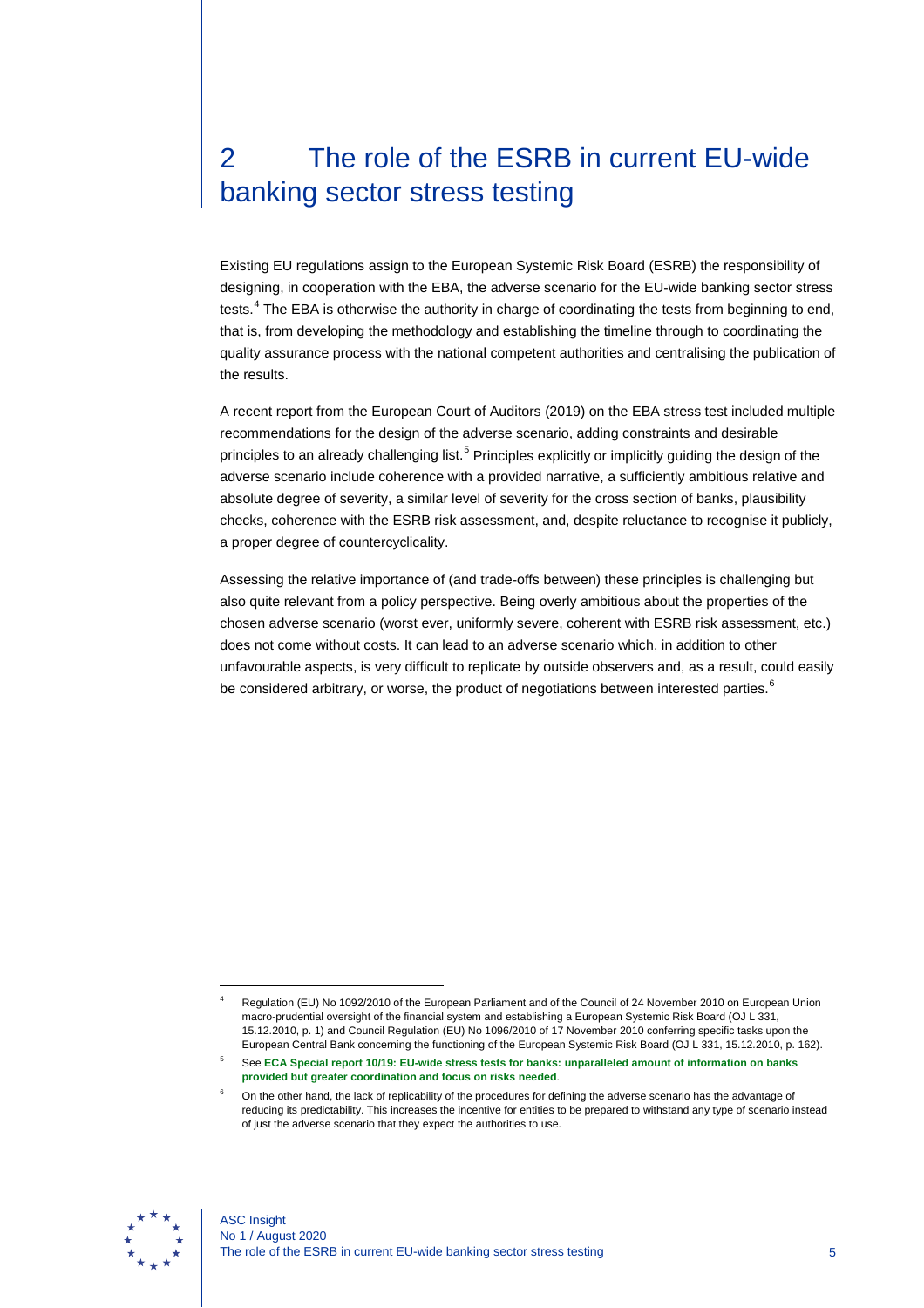### <span id="page-6-0"></span>3 The EBA's discussion paper

On 22 January 2020 the EBA published a discussion paper which sets out a proposal for the reform of its EU-wide stress test and launches a consultation with stakeholders about the proposal put forward. The proposed reform of the stress test is presented as one of several possible options and explicitly refers to the possibility of continuing with the current framework if the proposal is found to lack merit.

The discussion paper falls short of initial expectations regarding detailed proposals for the revision of the current methodology. For instance, it does not address the trade-offs implied by the principles that currently guide the design of the adverse scenario and touches somewhat superficially on the possibility of considering more than one adverse scenario. The discussion paper devotes most of its pages and consultation questions to two other issues.<sup>[7](#page-6-1)</sup> First, it puts forward the view that the EBA stress test should be regarded as a microprudential exercise. Second, it proposes moving from the current so-called single-leg design, under which banks play a key role in producing the published stress test results, to a two-leg design under which a bank leg would deliver results produced by the banks and a supervisory leg would deliver results produced by the supervisors.

Under the current single-leg approach, the published stress test results can actually be regarded as the outcome of the interaction between each individual bank and its supervisor. The banks start the process by producing some initial results using the EBA methodology and the common scenarios, but supervisors may challenge the data and methods underlying those projections over multiple rounds of the quality assurance process. This process leads banks to revise their projections and the supervisors to provide new comments until the process converges.

The discussion paper states that, under the single-leg approach (whose quality assurance process is described as very costly), ownership of the published results is unclear. It also claims that clarifying the ownership would be "beneficial for both parties", however, no evidence is provided to support this assertion.

Supervisors may be uncomfortable with the lack of full control over the whole process – which is more than having full ownership of the final results – because of the way they use the results. A key component of such results are the estimates of the capital ratios that each bank should have at the beginning of the stress-testing period in order to remain well capitalised in the adverse scenario. In the EU and other jurisdictions with regular supervisory stress tests, supervisors use the discrepancies between these capital ratios and banks' actual capital ratios to establish, after some adjustments, the P2G.

Gaining full supervisory control of (some of) the stress test results seems the key rationale for the proposed two-legged approach, which will be covered in a later section.

<span id="page-6-1"></span>

Indeed, only six of the 31 questions posed to the stakeholders (see pages 33-36 of the discussion paper) deal with methodological issues. These are Questions 7, 13, and 28 to 31.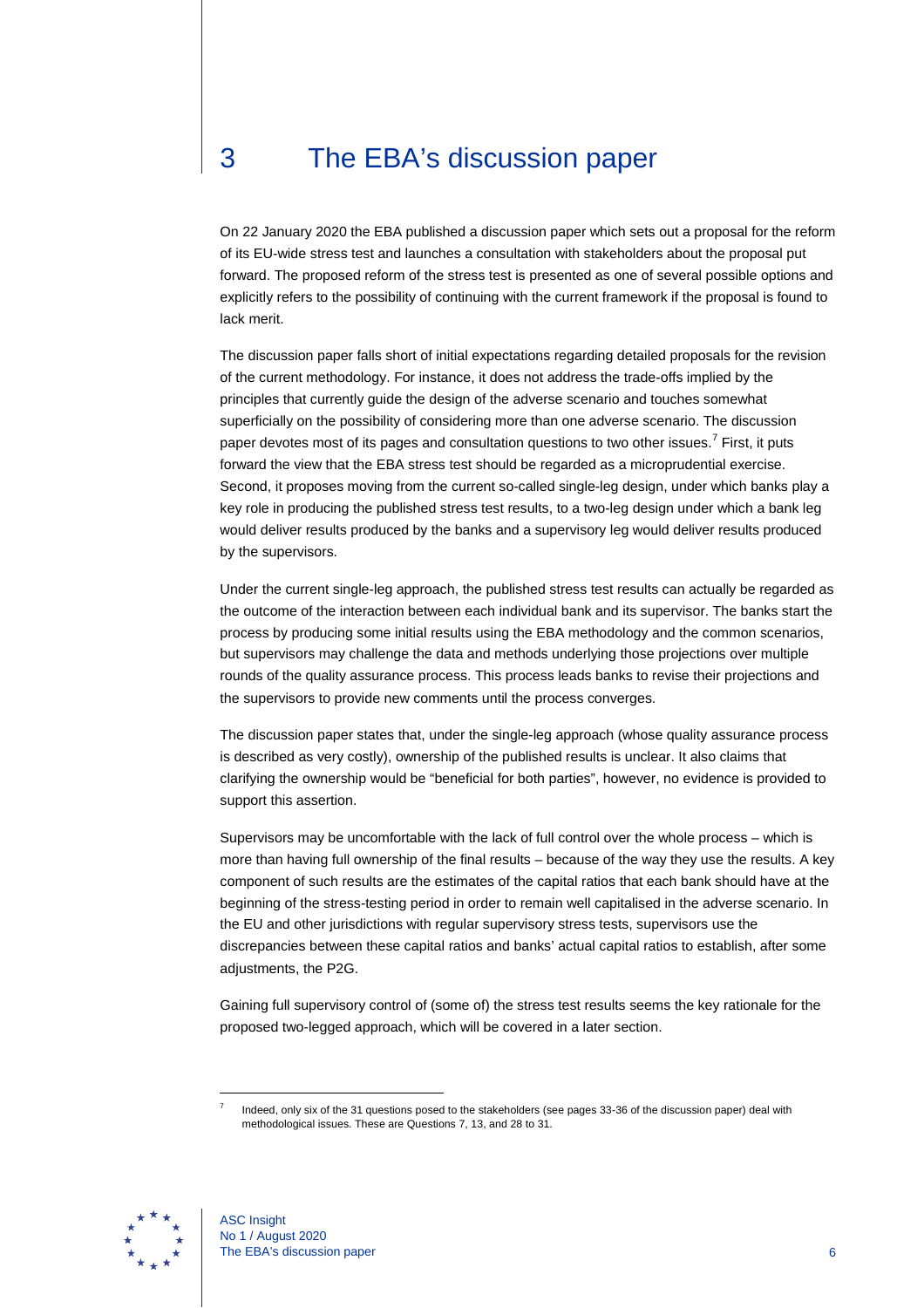## <span id="page-7-0"></span>4 From a mixed goal to a microprudential goal

As mentioned in paragraph 6 of the discussion paper, the EBA stress test results are "a key input for the supervisory review and evaluation process (SREP)", which, in turn, determines the P2G requirements for each bank. Stress test results therefore play an important role in banks' microprudential supervision. However, this does not preclude the possibility that the stress test results also serve as an important macroprudential surveillance tool, as the basis for macroprudential analysis that potentially informs macroprudential policy actions, for example.

Instead, paragraph 23 of the discussion paper posits that "the microprudential purpose of having the stress test results feeding each bank's SREP concomitantly ... conflicts with the macroprudential objective of assessing systemic risks". However, the discussion paper does not provide any reasons for this conflict or explore the arguments that might give rise to this conflict.

One could narrowly interpret the EBA stress-testing exercise as the tool used to achieve a microprudential objective (e.g. ensuring each individual bank's solvency) and see a potential conflict with a simultaneous macroprudential objective (e.g. mitigating banks' aggregate contribution to the credit cycle). However, this interpretation seems to disregard what sector-wide stress test results provide, namely information and indications as to the resilience of banks to common adverse scenarios. Using information in one context or for one purpose (e.g. microprudential supervision) does not preclude using it in another context or for another purpose (e.g. macroprudential surveillance). Confronted with the same stress test results, that is, the information about individual banks' direct exposure to the adverse scenario, each authority can react using its own additional analytical and policy tools.

Specifically, under the practice currently established in the EU, the microprudential supervisors' policy tool is not the stress-testing exercise per se, but its combination with a P2G policy that can – and currently does – incorporate independent adjustments instead of mechanically relying on the stress test results. Similarly, the stress-testing exercise is not a macroprudential policy tool per se. Rather, when combined with other pieces of information and analysis, its results could eventually lead to decisions regarding the countercyclical capital buffer (CCyB) rates or borrower-based measures. More broadly, the results of the supervisory stress tests could also be used as an input to the assessment and definition of the macroprudential policy stance by national macroprudential authorities. Only a mechanical and unsophisticated link between, for example, CCyB rates and the stress test results might make it necessary to use the design of the adverse scenario as a way to influence the degree of countercyclicality implied by the stress-testing exercise.

Even if sector-wide stress tests are accepted to be a source of information and not policy tools in themselves, it could still be argued that the information most relevant for the microprudential supervisors' needs may not be the most relevant for the macroprudential authorities, and vice versa. This could create a conflict regarding the nature of the shocks to be considered in the adverse scenario. For the microprudential supervisor concerned with the solvency of each bank, the most relevant stress test might include a specific shock to a set of borrowers to which the bank

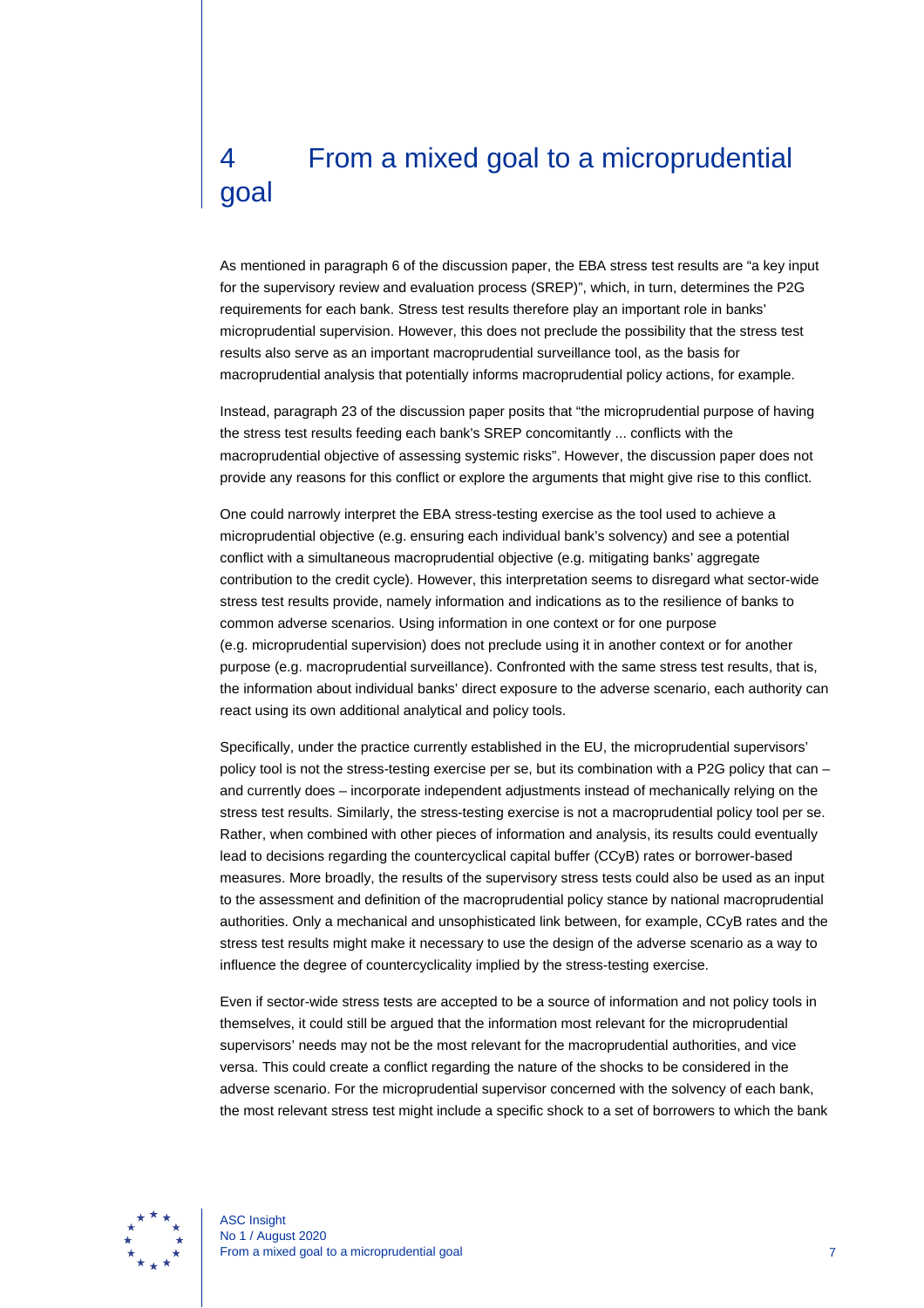is specialised in lending. For the macroprudential supervisor concerned with the resilience of the banking system, the exposure of the bank to systemic or aggregate shocks would be most relevant.

When the stress-testing exercise consists of projecting the losses of the whole EU banking sector over one or several common scenarios, the potential conflict between microprudential and macroprudential objectives largely dissolves, as it is not possible to tailor the design of the adverse scenario to the specificities of individual banks.<sup>[8](#page-8-0)</sup> Although the focus of the microprudential and macroprudential supervisors may differ when monitoring and reacting to the results, they should broadly agree on the information on exposures, projected losses, and implications for profits and capital that they want the exercise to deliver.

Redefining the EBA stress test on EU banks as a purely microprudential exercise creates an unnecessary separation between micro- and macroprudential objectives, putting the huge information-generating potential of the stress-testing exercise to the exclusive service of microprudential supervisors. This unwarranted concession seems to contradict the original purpose of industry-wide stress tests: to prevent a system-wide bank run. This purpose is what led US authorities to use stress tests during the global financial crisis in 2009 and it was also the main motivation behind similar exercises subsequently deployed by other authorities across the globe, including the Committee of European Banking Supervisors, the predecessor of the EBA. Preventing a system-wide bank run is a paramount macroprudential objective.

Indeed, the intention behind this was that the bank panic could be brought to an end by informing the public about the potential capital deficits of the banks in an adverse scenario and by, additionally, providing implicit or explicit assurance that the authorities were prepared to deal with the detected capital deficits in the event that the affected banks were not directly able to do so.<sup>[9](#page-8-1)</sup>

The macroprudential motivation behind system-wide stress-testing exercises is still evident today. In the Federal Reserve Board's press release of 6 February 2020 announcing the hypothetical scenarios for its 2020 stress-testing exercises, the first sentence reads:

*The Federal Reserve Board on Thursday released the hypothetical scenarios for the 2020 stress test exercises, which ensure that large banks have adequate capital and processes so that they can continue lending to households and businesses, even during a severe recession.*[10](#page-8-2)

Likewise, the section dedicated to stress testing on the EBA's website still attributes a macroprudential role to its stress-testing exercise, albeit somewhat less explicitly:

<span id="page-8-2"></span><span id="page-8-1"></span>

<span id="page-8-0"></span>Such tailoring may of course occur in the context of microprudential exercises performed on individual banks or groups of similar banks.

The exact form of "dealing" with those deficits may vary across time and jurisdictions. In 2009 many countries opted for bail-outs, perhaps the only true option available in times of crisis. In normal times, however, the absence of systemic market pressures may allow the supervisory authorities to react to the stress test results by asking the undercapitalised banks to adopt more conservative capital plans or, in the worst individual cases, by relying on banks' recovery and resolution regimes. Following the global financial crisis, these regimes include innovative bail-in provisions. The application of orderly insolvency procedures should also be an option for non-systemically important banks.

<sup>10</sup> See **[Federal Reserve Board releases hypothetical scenarios for its 2020 stress test exercises,](https://www.federalreserve.gov/newsevents/pressreleases/bcreg20200206a.htm) press release**.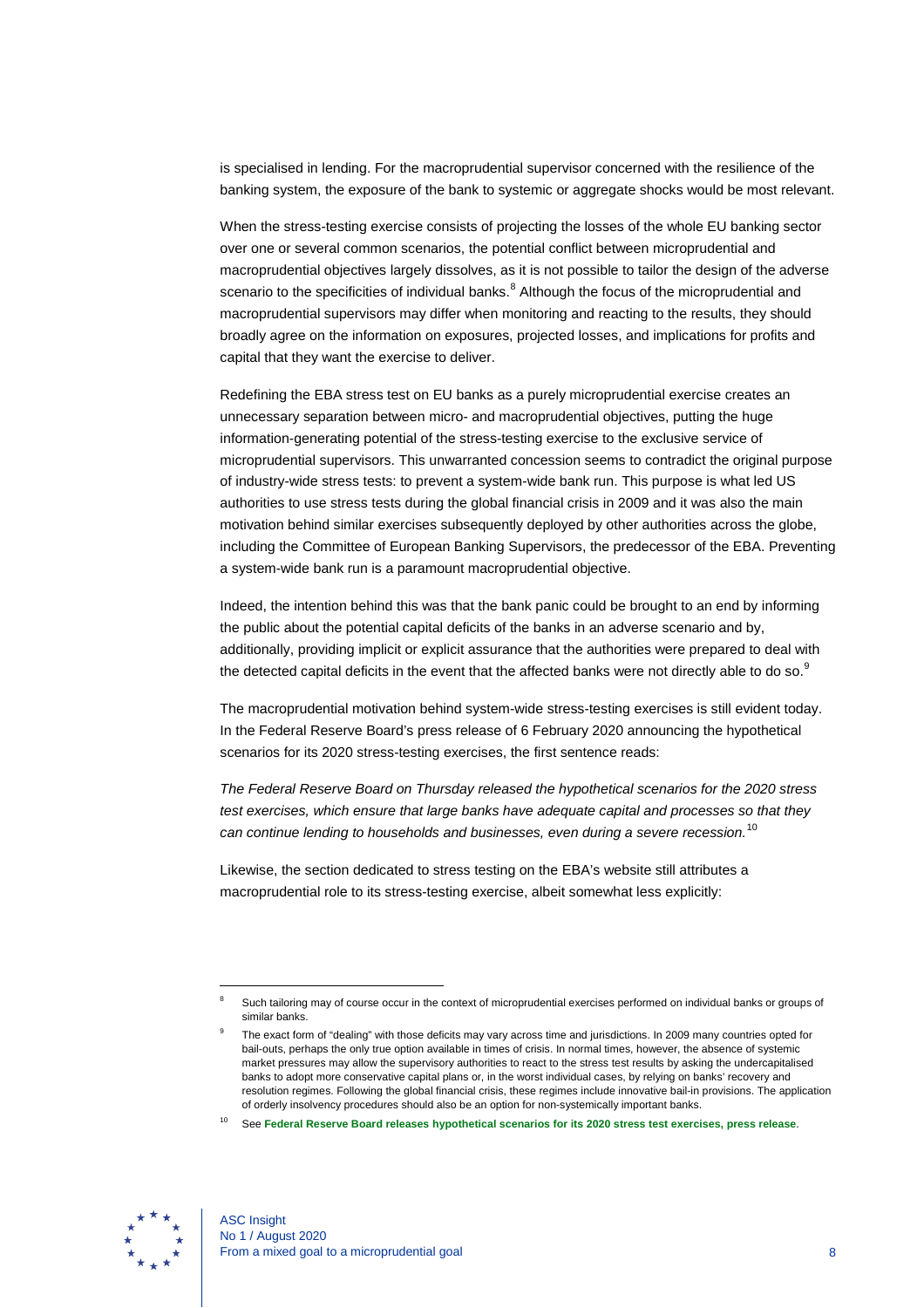*The aim of such tests is to assess the resilience of financial institutions to adverse market developments, as well as to contribute to the overall assessment of systemic risk in the EU financial system.*[11](#page-9-0)

By contrast, paragraph 28 of the discussion paper contains a drastic restatement of the objectives for the EBA stress test:

*The new framework confirms that the EU-wide stress test is primarily a microprudential exercise whose main objectives are the assessment of banks' capital adequacy and the identification of*  risks. For supervisors, the exercise is a concrete support for the SREP and for the assessment of *capital planning. For banks, it should complement their internal capital adequacy assessment process (ICAAP) and contribute to improving their internal risk management practices.*

The discussion paper does not provide a clear justification for narrowing down the purpose of the EBA's stress-testing exercise in this manner. The proposed shift seems to imply the appropriation of this information extraction tool by microprudential supervisors, even though the consensus that emerged from the global financial crisis pointed to a clear need for a well-informed macroprudential perspective (which is one of the main reasons to involve the ESRB in the process). This unnecessary refocus on the microprudential perspective could condition the future development of sector-wide stress tests in the EU, and potentially incur additional costs related to the duplication of information-gathering required to satisfy the neglected information needs of the macroprudential authorities.

One interpretation of this element of the proposal is that the corresponding microprudential supervisors prefer to have greater control of the tool, reducing the need to coordinate with the macroprudential authorities. This interpretation seems compatible with the clarification introduced in paragraph 30 of the discussion paper:

*While the outcome from the EU-wide stress test can be used as an input in the assessment of systemic risks and the second-round effects of a crisis, the macroprudential role of the stress test is not considered one of its main objectives.*

What else might explain the emphasis on excluding a macroprudential role from the main objectives of the exercise? What has changed to warrant renouncing or modifying the original role of the system-wide stress test? What is the conflict that calls for tilting this information-gathering tool to the microprudential side and thereby diminishing the importance of the macroprudential side?

<span id="page-9-0"></span>

<sup>11</sup> See **[EBA webpage on EU-wide stress testing](https://eba.europa.eu/risk-analysis-and-data/eu-wide-stress-testing)**.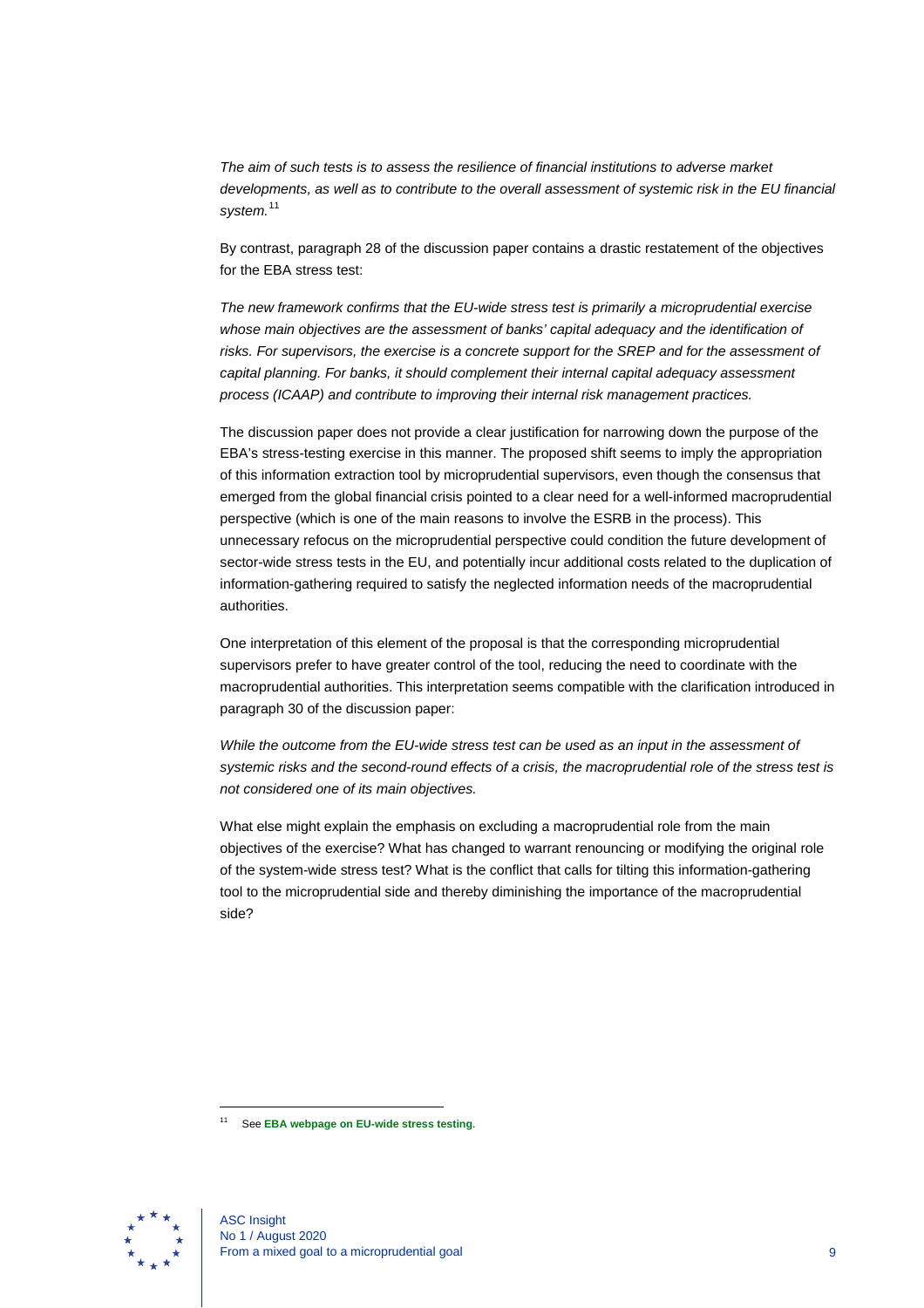#### <span id="page-10-0"></span>5 From a single leg to two legs

After defending the redefinition (and narrowing of the scope) of the EBA stress test as a microprudential exercise, the discussion paper mainly makes the case for the previously mentioned two-leg redesign. This is done by alluding to some general principles (relevance, comparability, transparency and cost-efficiency) against which the merits of the new approach should be judged.<sup>[12](#page-10-1)</sup>

A succinct description of the proposal is provided on the webpage where the EBA launched its public consultation on the proposed approach. One of the paragraphs in the summary of its key features reads as follows:

*The proposal envisages two components owned by supervisors and banks respectively: the supervisory leg and the bank leg. The supervisory leg serves as the starting point for supervisory decisions and would be directly linked to the setting of Pillar 2 Guidance (P2G). The bank leg, on the other hand, allows banks to communicate their own assessment of risks in an adverse scenario*[13](#page-10-2)

Further down, the webpage (as of July 2020) provides additional details on each leg and their objective in terms of disclosure:

*The supervisory leg would be based on a common EU methodology, in line with the current constrained bottom-up approach but with the possibility for competent authorities to adjust or replace banks' estimates based on top-down models or other benchmarking tools.*

*The methodology for the bank leg would be less prescriptive than today and give banks more discretion in calculating their projections. In practice, banks would use the same common methodology as in the supervisory leg, but would be allowed to relax the methodological constraints to the extent they can explain and disclose the rationale and impact of such deviations.*

*The standards for the disclosure of the results should remain high. For the bank leg, the proposed disclosure is as granular as it is today, including the overall outcome in terms of capital depletion, main risk drivers, and detailed data on exposures. For the supervisory leg, granularity would be more limited in quantity, but very relevant in terms of supervisory decisions.*

Our rough interpretation of these aspects of the proposal is the following:

- 1. The supervisory leg will be opaque and will allow the supervisors to set the P2G requirements at their own discretion, without having to agree with the banks or explain much to the public.
- 2. The bank leg will be a beauty contest exercise run by the banks with significantly less quality assurance than under the current system. As a result, banks will continue to publish large amounts of granular information, or even more, as they will have to explain their

<span id="page-10-2"></span><span id="page-10-1"></span>

The discussion paper includes a sometimes poorly justified assessment of the proposal along these lines in Section 3.1.5, which concludes by inviting stakeholders to provide their own summary assessment in Question 27 of the consultation questionnaire.

<sup>13</sup> See **[EBA consults on the future of the EU-wide stress test framework](https://eba.europa.eu/eba-consults-future-eu-wide-stress-test-framework)**.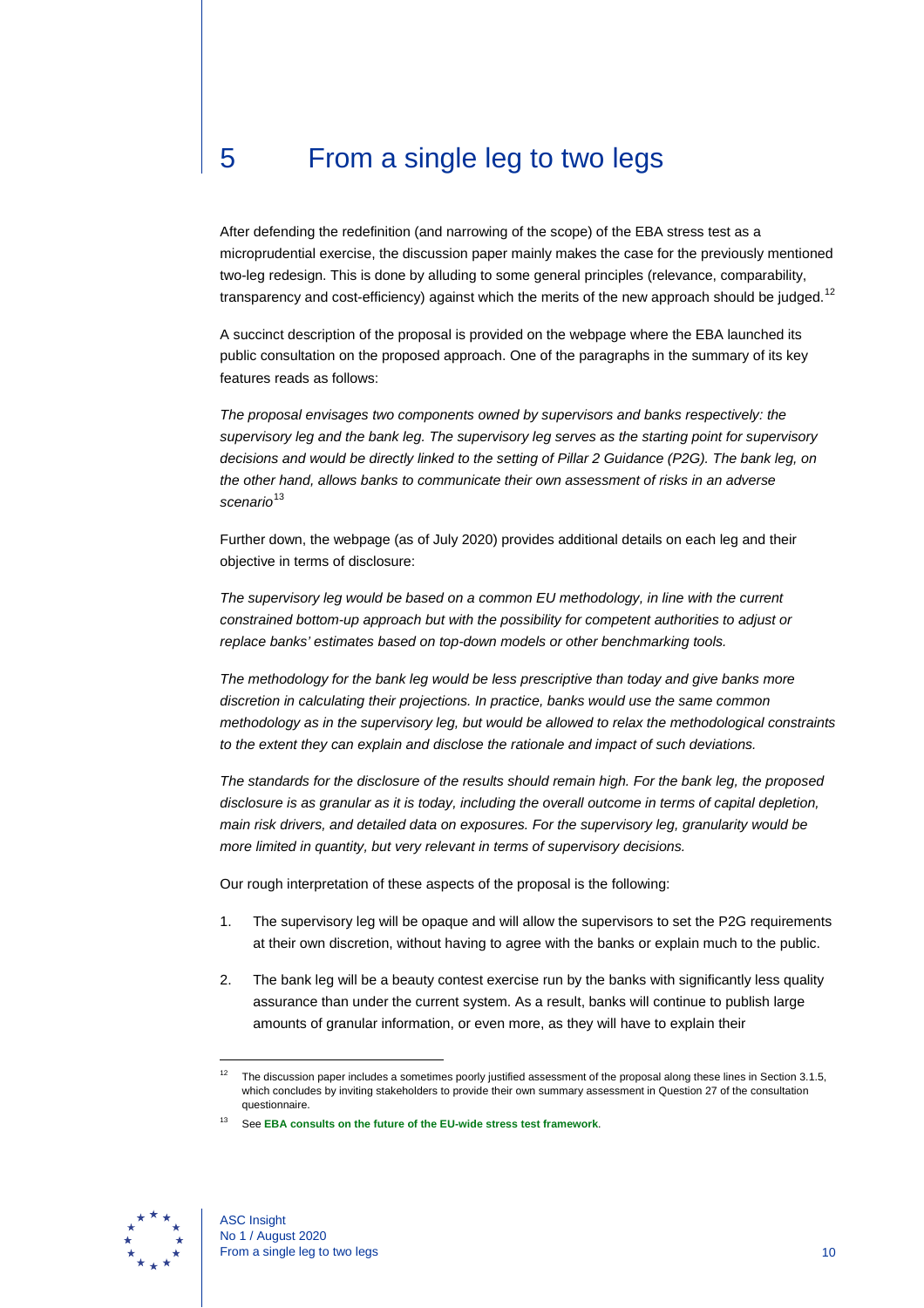methodological innovations. However, such information may be less useful than under the current approach as it will be based on banks' internal, hard-to-compare, and lightly supervised projections.

3. In normal times, the discrepancies between the results of the supervisory leg and the bank leg will create room for interesting discussions among market analysts and commentators. In times of crisis, the discussions and rumours surrounding the origin of the discrepancies could contribute to eroding the confidence of investors in the reliability of the results delivered by either of the legs.

Moreover, the total demand of the proposed two-leg approach on the EBA's resources is likely to exceed that of the current single-leg approach. As the EBA's current resources are manifestly inadequate to ensure consistent implementation of a truly common EU-wide approach, the new proposals are likely to further increase the role of national competent authorities and weaken the common European perspective and metrics in the process. If anything, reforms in this field should promote a more integrated European approach to stress tests, guaranteeing the rigour of the implementation and the comparability of the results across countries.

What does the EBA really want to achieve with the two-leg design? One interpretation is that the underlying goal is to give full ownership of the results considered relevant for supervisory purposes (that is, those of a more top-down supervisory leg) to the supervisors themselves. Under this interpretation, the purely bottom-up bank leg would remain as the politically correct way of allowing banks to retain some ownership in the whole exercise. Accordingly, the bank leg would be a diluted version of the current single-leg constrained bottom-up approach, with less quality assurance (and, therefore, less information value in some respects), no supervisory usage, but greater flexibility regarding assumptions that seems to address the frequently received criticism that the current common EBA stress test methodology is too rigid.

Another plausible and not necessarily incompatible interpretation of the proposal is that, while strengthening microprudential supervisors' role in the supervisory leg, it also forces them to link their future P2G requirements to the corresponding stress test results in a more explicit manner than at present. This would address the criticism that current EU supervisory practices regarding P2G allow too much discretion for the supervisors of each bank, are characterised by a great deal of opacity (as banks' P2G requirements are not published, for example), and potentially create a non-level playing field across jurisdictions.

However, the description of the supervisory leg under the proposal outlined in the discussion paper seems to reduce the gain in transparency along the P2G-relevant dimension to, essentially, committing supervisors to publish the results of the supervisory leg. The proposal does not make it clear whether supervised entities and the public will receive sufficient information about the data, models, assumptions, and possibly judgement-based adjustments that will lead to these results. Therefore, this still leaves a lot of discretion and cross-jurisdictional diversity in the setting of banks' P2G requirements.

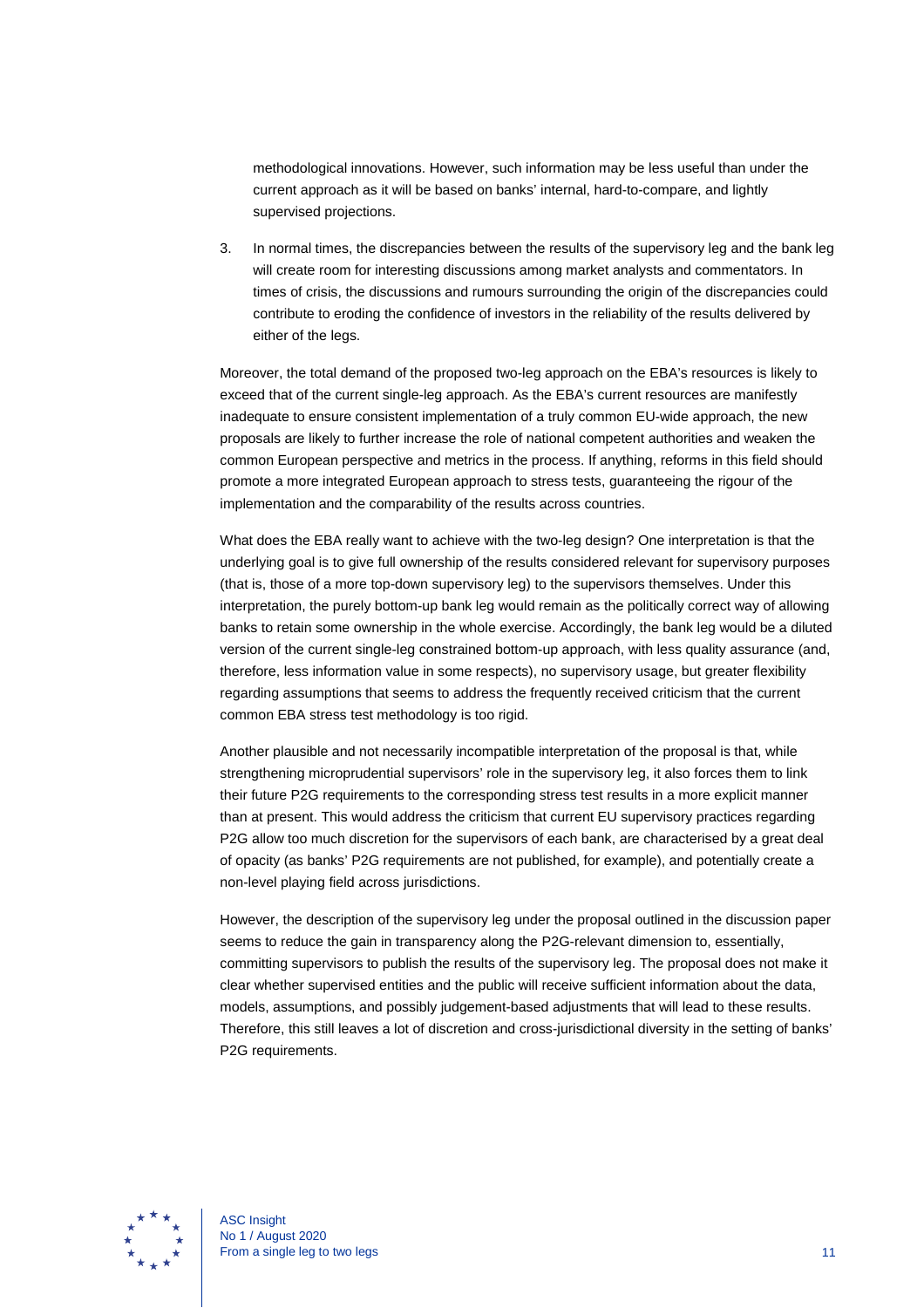### <span id="page-12-0"></span>6 To conclude

Having considered all the elements together, the proposal for the reform of EU-wide stress tests described in the EBA's discussion paper is not a step in the right direction. It is a step forward in terms of comprehensiveness and complexity owing to the inclusion of two legs, with multiple internal methodologies possible in the bank leg. The proposal is, however, a significant step backwards in terms of transparency, reliability and comparability of the results owing to the envisaged ample leeway for supervisors and limited disclosure in the supervisory leg, and the greater flexibility and reduced quality assurance in the bank leg. Moreover, it is a potential source of conflict during crises owing to the existence of two legs that could potentially deliver contradictory results at a time that investors would be most in need of reliable data.

In addition, by focusing on prioritising the microprudential purpose of the stress-testing exercise and defending the two-leg design, the discussion paper misses an opportunity to address in greater detail the key methodological challenges faced in bank stress testing. Addressing those challenges would help to turn stress testing into a more powerful, system-wide tool to assess the resilience of the financial sector to multiple sources of risk. If seen as a source of information (an informationgathering tool) instead of a policy tool, the potential conflicts between microprudential and macroprudential goals in the design of sector-wide stress tests largely dissolve. If anything, the role of stress tests in macroprudential assessments should increase. Moreover, addressing some of the abovementioned challenges would help to improve the macroprudential relevance of the results without diminishing their microprudential value.

If the aim of the reform proposal is to add structure and transparency to the process linking stress test results with microprudential decisions regarding P2G requirements, there are alternatives that can achieve this without redefining the scope of the EBA EU-wide stress-testing exercise as primarily microprudential and without adopting a two-leg approach. The Afterword to this note outlines one such alternative.



ASC Insight No 1 / August 2020 To conclude  $12$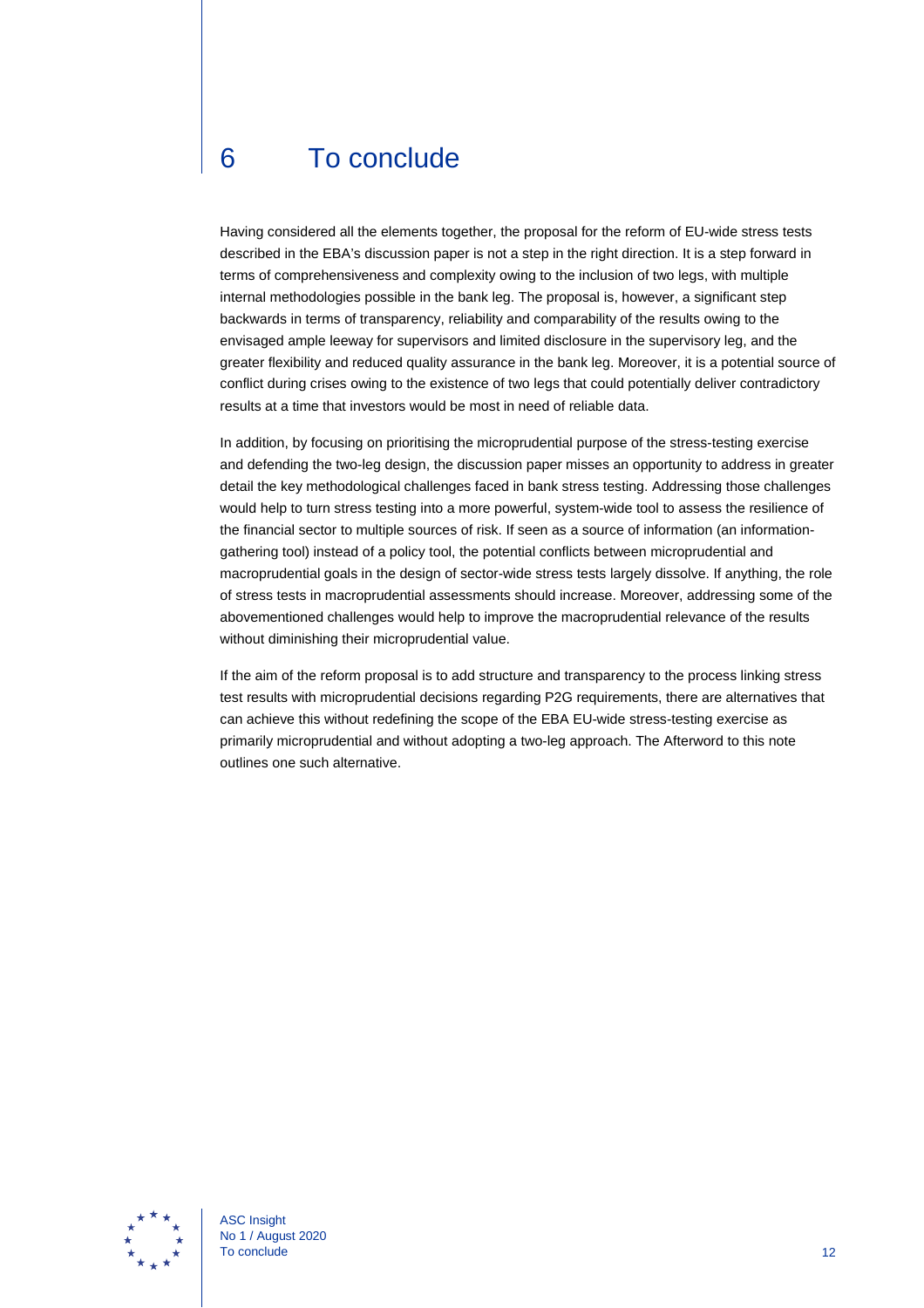#### <span id="page-13-0"></span>Afterword: An alternative to two parallel legs

The discussion paper describing the proposal for the reform of the EBA stress test considers the status quo as the main alternative to its reform, should the latter lack merit, as our assessment above suggests.

Another alternative would be to refocus the reform on improving the methodological side of the existing one-leg design. This would involve, among other things, reconsidering the static balance sheet assumption, adding flexibility to some of the many constraints listed in Table 2 of the discussion paper and considering the possibility of having several adverse scenarios. Regardless, the EBA needs to be granted significantly larger financial and human resources to be able to cope with the potentially greater complexity of the enhanced methodologies and the quality assurance tasks to be conducted throughout the process. This would ensure that the final results and all the accompanying disclosures provide reliable and comparable information, following a common European template that different supervisors and analysts can use to feed their own assessments.

However, purely methodological improvements and a larger investment in quality assurance would not achieve what seems to be an important implicit goal of the proposal contained in the EBA's discussion paper, namely adding structure to the setting of P2G in the EU without making the resulting P2G requirements too dependent on banks' own data and assumptions used throughout the stress-testing exercise. A radical alternative to current practices would be for the microprudential supervisors to directly supersede the results of the bottom-up approach in the EBA's stress-testing exercise with the results reached using their own methods and calculations, i.e. by running a top-down stress test on their supervised entities. This is the approach adopted by the Federal Reserve Board. Under such an alternative, would the EBA stress test, with its bottomup approach and its common methodology and scenarios, still be needed?

The answer is yes and no. If the sole purpose of the EBA stress test results was to inform the supervisors' P2G calculations, one could argue that the existence of a dominant alternative would render the EBA exercise redundant. However, it would still be possible to defend the view that having the EBA's bottom-up results would, among other things, help to provide a backup source of information, a detector of potential inconsistencies in supervisors' methods and calculations, and a potential incentive for the harmonisation of top-down methodologies across jurisdictions.

Furthermore, even under a mostly top-down approach, supervisors might find it useful, and in some cases essential, to take the data or projections provided by the supervised entities as a raw source of information with which to feed their own top-down models. According to this view, the efforts involved in producing the EBA stress test results are not so much directed at obtaining the final figures on the banks' capital deficits in the adverse scenario, as at producing a vast amount of reliable and comparable accompanying information that can be used in further supervisory assessments.

In this case, an alternative to the two-leg approach, which separates bank-originated calculations from supervisor-originated calculations at an early stage, would be a sequential approach in which an enhanced single-leg bottom-up stress-testing exercise run by the EBA is regarded as the primary source of granular, reliable and comparable information for subsequent supervisory

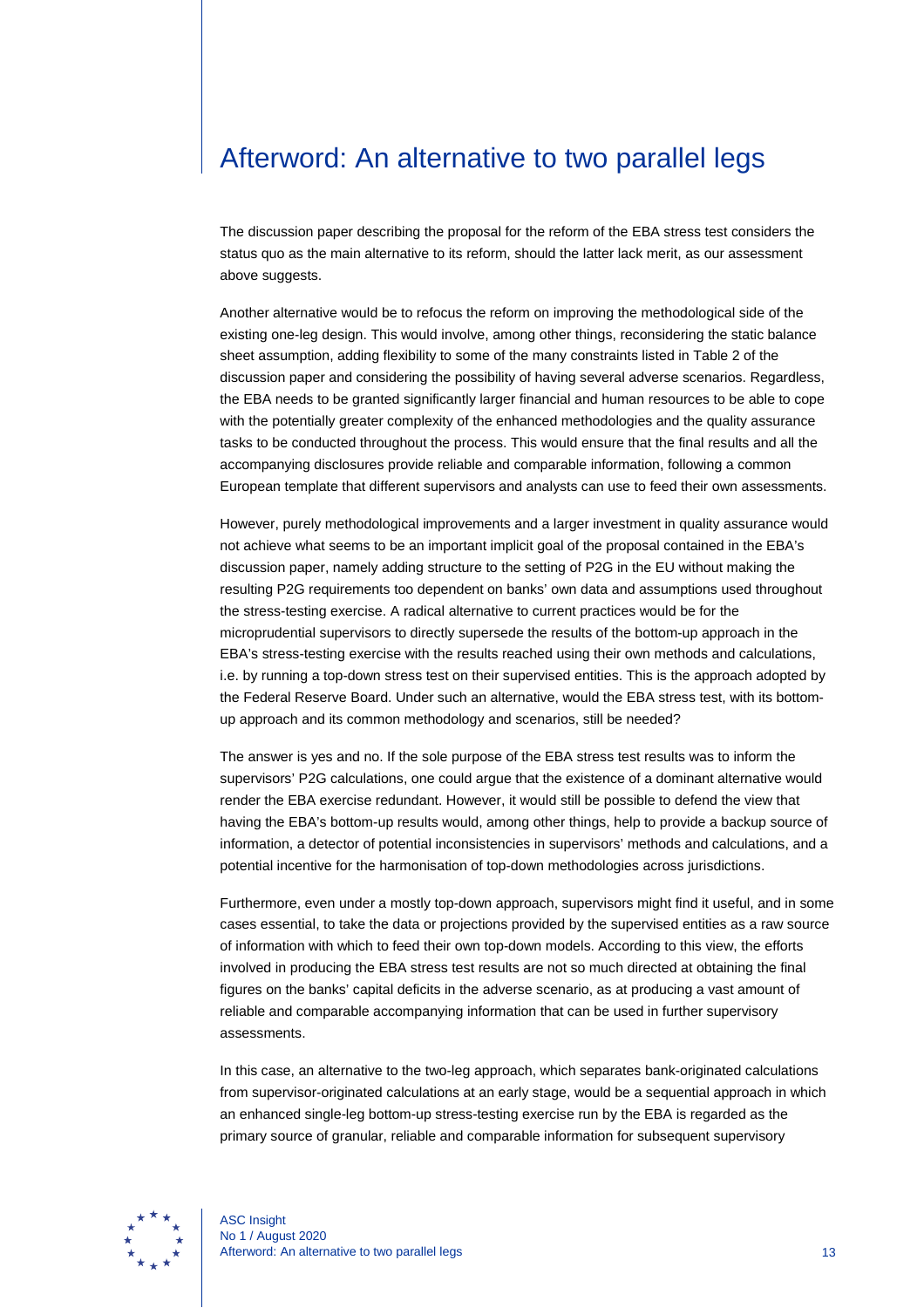applications. Under this approach, the enhanced EBA exercise would come first and end with the publication of aggregate and individual results for the supervised entities. The corresponding microand/or macroprudential supervisors would come next; they would introduce adjustments and elaborations in line with their own objectives before publishing the adjusted or elaborated results that would determine their regulatory requirements and policies. The timeline of this sequential approach would be as follows:

- 1. Authorities set common benchmark and adverse scenarios along with a common methodology.
- 2. Individual and aggregate bottom-up results are produced and published after adequate quality assurance.
- 3. Competent supervisory authorities introduce adjustments and elaborations relevant to their objectives, publishing their supervision-relevant adjusted and/or elaborated results in due course. For instance:
	- (a) Competent microprudential supervisors add bank-specific considerations relevant to the determination of P2G requirements.
	- (b) Competent macroprudential supervisors add dynamic responses, cross-bank and feedback effects relevant to the determination of the CCyB rate, liquidity requirements or similar macroprudential policies.

We think that this sequential approach would be superior in terms of transparency, simplicity, ease of communication, and accountability to the two-leg approach proposed in the EBA's discussion paper. Additionally, it would not involve an unnecessary redefinition of the EBA stress-testing exercise as primarily microprudential, and would allow both microprudential and macroprudential authorities to leverage the output of the stress test (stages 1 and 2 of the sequential approach), without preventing them from adjusting and elaborating on the data obtained (stage 3).

Finally, to strengthen the common European perspective and minimise the risk of undue weight being given to national considerations, a significant increase in the financial and human resources the EBA can devote to stress-testing exercises will also be required under this alternative approach.

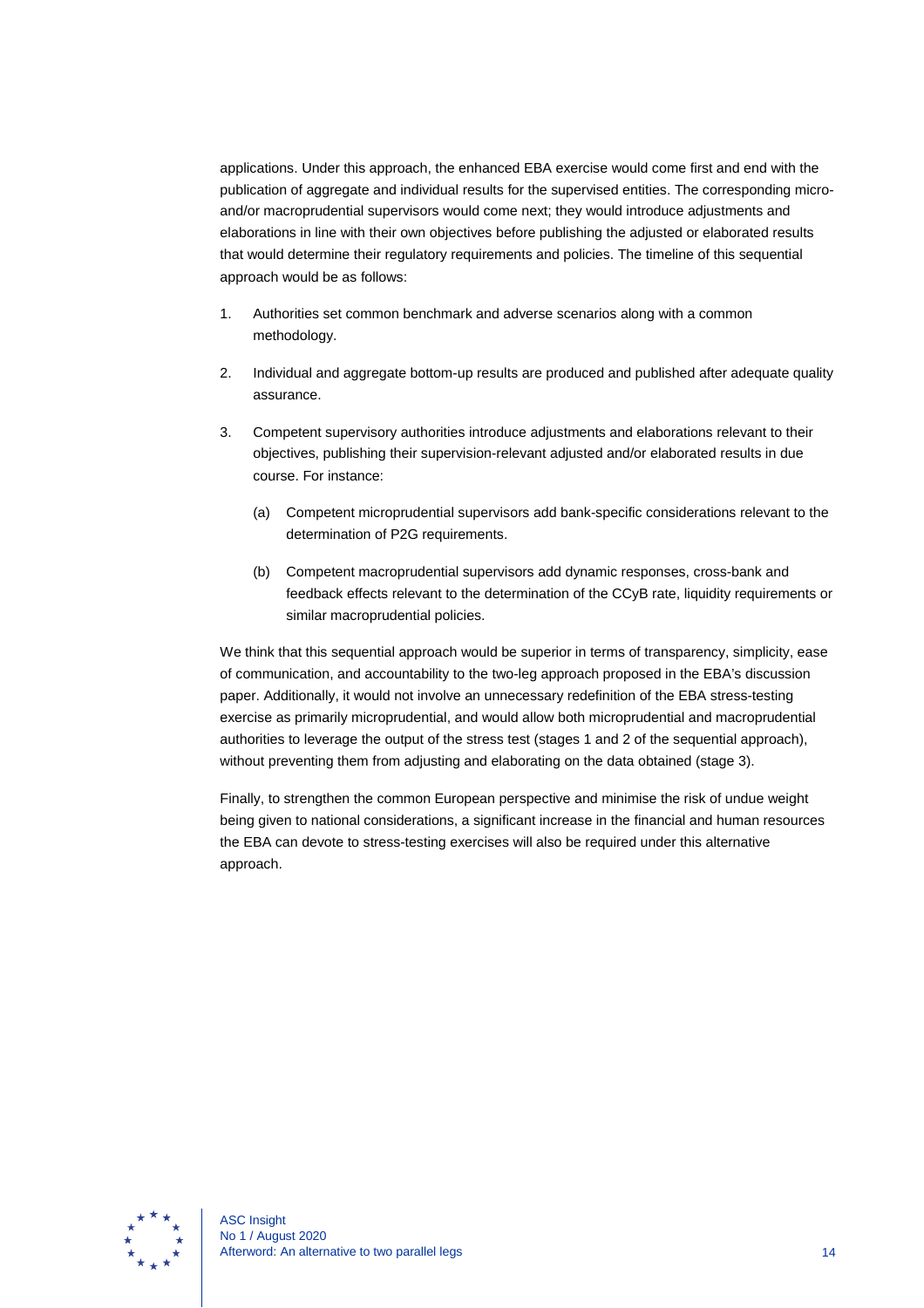### <span id="page-15-0"></span>**References**

Baudino, P., Goetschmann, R., Henry, J., Taniguchi, K. and Zhu, W, (2018), "**[Stress-testing](https://www.bis.org/fsi/publ/insights12.pdf)  banks – [a comparative analysis"](https://www.bis.org/fsi/publ/insights12.pdf)**, *FSI Insights*, No 12, November.

Brinkhoff, J., Langfield, S. and Weeken, O., (2018), "**[From the horse's mouth: surveying](https://www.esrb.europa.eu/pub/pdf/occasional/esrb.op15.en.pdf)  [responses to stress by banks and insurers](https://www.esrb.europa.eu/pub/pdf/occasional/esrb.op15.en.pdf)**", *Occasional Paper Series*, No 15, ESRB, April.

European Banking Authority (2020), "**[On the future changes to the EU-wide stress tests](https://eba.europa.eu/file/637181/download?token=j0QnQxw6)**", *EBA/DP/2020/01*, 22 January.

European Court of Auditors (2019), "**[EU-wide stress tests for banks: unparalleled amount of](https://www.eca.europa.eu/Lists/ECADocuments/SR19_10/SR_EBA_STRESS_TEST_EN.pdf)  [information on banks provided but greater coordination and focus on risks needed](https://www.eca.europa.eu/Lists/ECADocuments/SR19_10/SR_EBA_STRESS_TEST_EN.pdf)**", *Special report,* No 10.

European Systemic Risk Board (2016), "**[Macroprudential policy issues arising from low](https://www.esrb.europa.eu/pub/pdf/reports/161128_low_interest_rate_report.en.pdf)  [interest rates and structural changes in the EU financial system](https://www.esrb.europa.eu/pub/pdf/reports/161128_low_interest_rate_report.en.pdf)**", November.